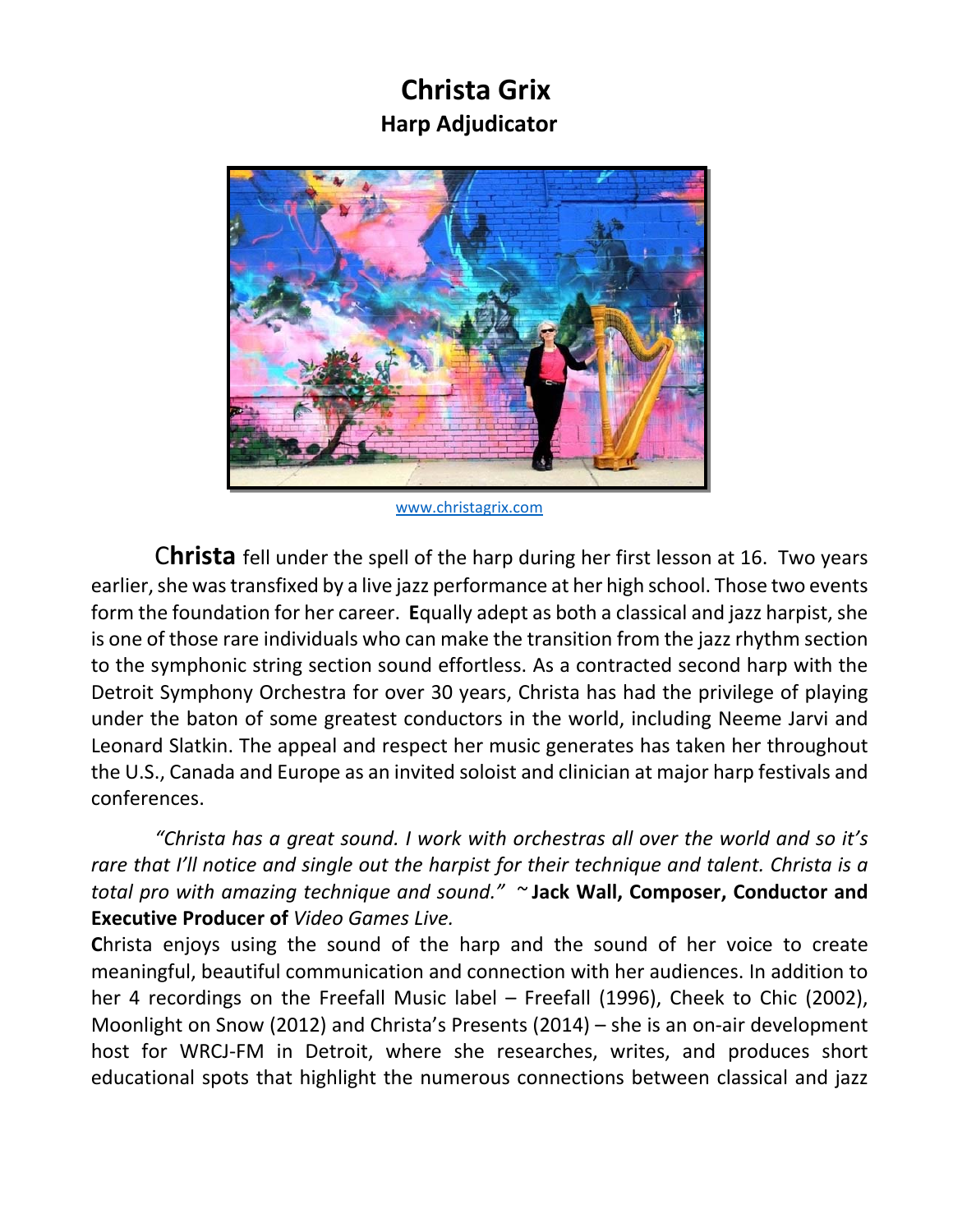music. Her wide‐ranging love for all kinds of music has influenced her compositions and recordings for the harp, which are enjoyed by harpists worldwide.

*"Christa is one of only a handful of harpists that I insist on having in the orchestra whenever we're close. She is a consummate professional, sensitive musician and a delight to know personally."* **~ Scott Lavender, Composer/Arranger and Music Director for** *Johnny Mathis.*

**C**hrista Grix is a past executive board member of the American Harp Society, served as conference chair for the Society's 2008 National Conference, and served as secretary of the Detroit Musicians Fund for over a decade. National and international appearances include performances in Tobermory Ontario, Tacoma Washington, Maubege France, Prague Czech Republic, Monterey Mexico, and the 2011 meeting of the World Harp Congress in Vancouver, British Columbia.

**B**esides her active career as a harpist, Christa Grix is the proud mother of a college sophomore, and won't go to bed until she's reached "genius" status on the New York Times Spelling Bee app.

*"Be it classical or jazz, it takes little time to realize what a precious musician Christa Grix is."* **~Michael G. Nastos, Music Critic**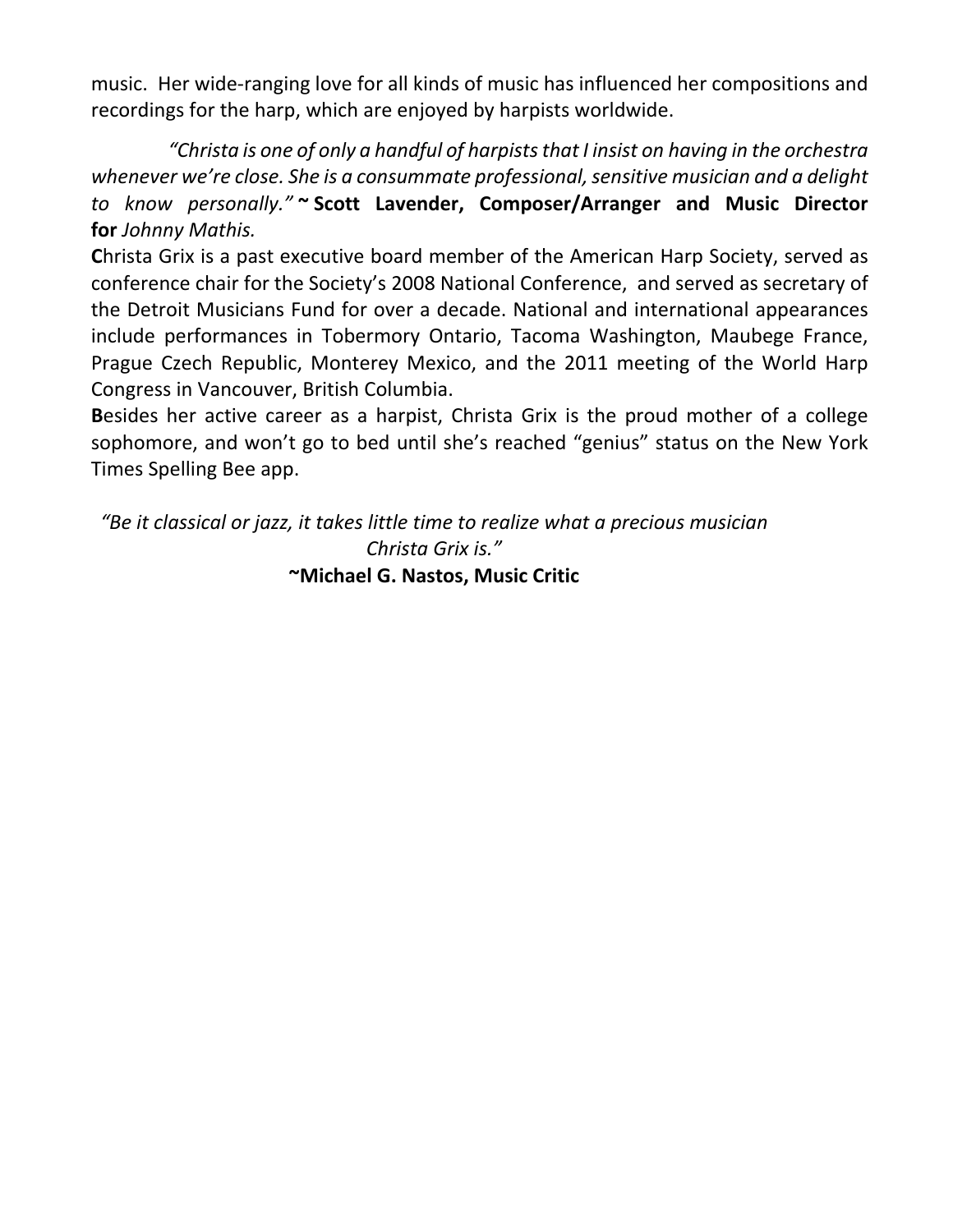#### **Linda Fletcher Voice & Choir Adjudicator**



**Linda Fletcher**, of Oakville, is very active in the music community as a teacher, composer, singer, adjudicator, clinician, accompanist, and music director. She began her piano studies with Grace Vandendool and went on to graduate Magna Cum Laude with a Bachelor of Music (honours) degree in Music Education from McMaster University, where she studied piano with Reginald Bedford, and voice with Dr. Gladys Whitehead. She received her Bachelor of Education from the Ontario Teacher Education College and her A. Mus. degree in voice from the University of Western Ontario, for which she was awarded the gold medal for the highest mark in Canada. Linda continued her study of voice with Tom Oliver and organ with Keith Hopkins. She also plays French horn and guitar.

Linda is a composer of choral and vocal solo music, and writes both secular and sacred music. Her first published choral composition, *A Song of Sharing*, became the publisher's best-selling song with international sales of over 15,000 copies and has since gained more popularity as a festival and exam selection. Another, Linda's setting of *The Olde Irish Blessing* was performed in Rome for World Youth Day before an audience of 3,000 and continues to be performed worldwide. More recently, she was the compiler and editor of a series of Canadian song books entitled *Sing!*, published by Leslie Music Supply. In 2021, some of Linda's newest songs will be distributed in partnership with Full Voice Music Inc. (www.thefullvoice.com)

Linda was a member of the creative team for the 2012 Royal Conservatory of Music (RCM) voice series, and recently worked as a compiler and editor for their 2019 voice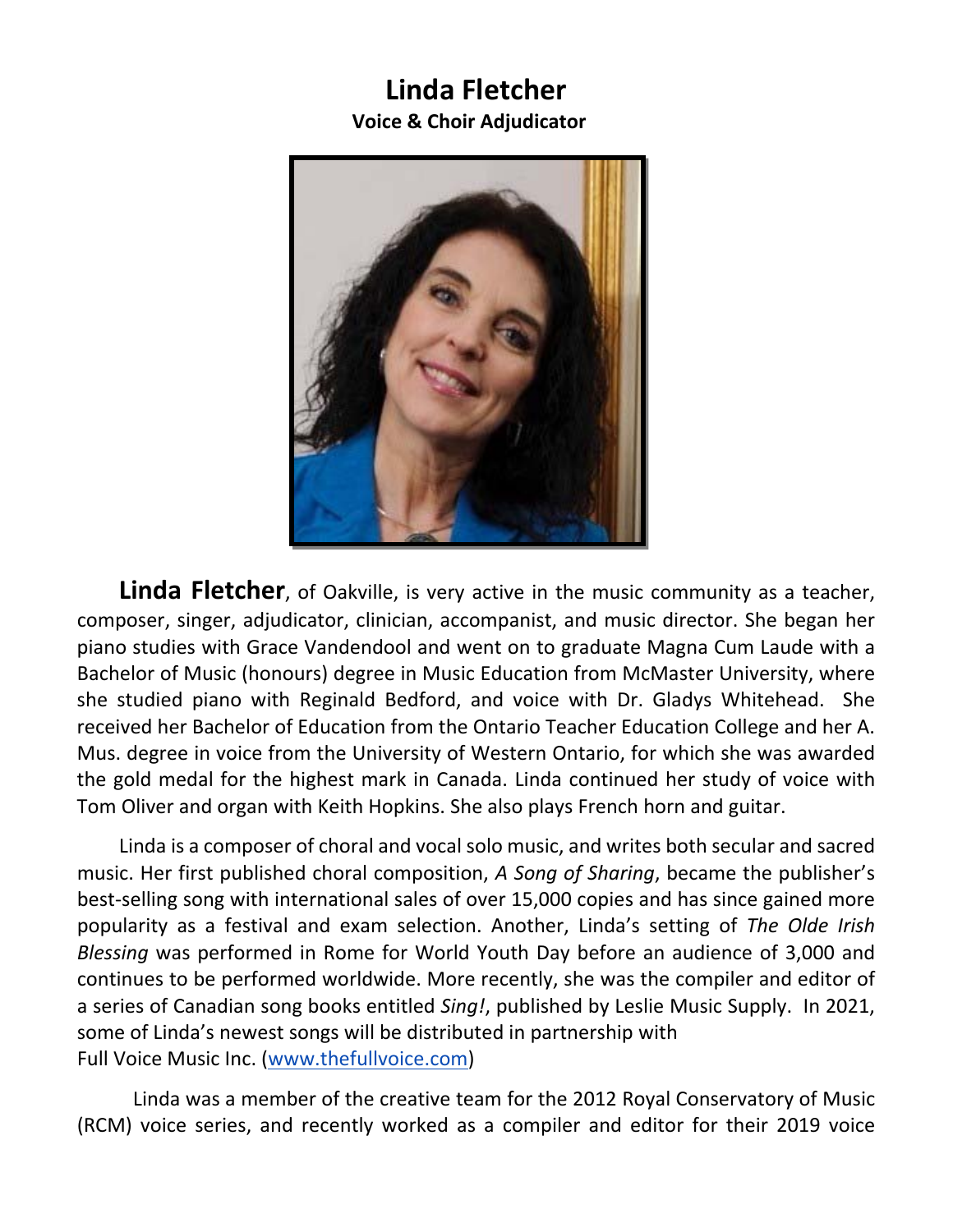syllabus. Fifteen of her songs are included in the latest voice syllabus with five of those appearing in the voice repertoire books. In 2019, Linda was invited to be a presenter for the RCM "Artistry and Innovation" Summit.

Linda was co‐writer, performer and arranger, with director Tom Oliver, for *Voices in the Night*, a non‐profit fundraising vehicle, created by Linda and Mr. Oliver in 1996, which travelled throughout Southern Ontario for over 10 years. Linda also acted as singer and chorus director for two Juno‐nominated recordings of children's entertainer, Eric Nagler.

In 2006, Linda was the recipient of the Pauline McGibbon Lifetime Achievement in the Arts award, presented at Roy Thomson Hall. In 2012, she was the recipient of the Ontario Registered Music Teachers' Association's Special Teacher Award. At the 2016 convocation at Koerner Hall, the Royal Conservatory of Music honoured Linda as a Teacher of Distinction in recognition of her commitment to music education and contribution to the field of teaching. Linda was a featured composer in the 2002 Canadian Composer's Calendar and has also been featured in the magazine *Arts About Town*.

Linda has served as organist and choir director at Walton Memorial United Church for 40 years where, in addition to multiple weekly worship services, she directs many concerts and music presentations. Walton has a vibrant music programme of over 70 singers in three choirs.

Linda has taught piano and voice privately for close to 50 years but in later years has focused primarily on voice. She still maintains a thriving private studio. Her students and choirs have won many local, provincial, and international awards for piano, singing, and composition including numerous RCM gold medals. Several of Linda's students have gone on to perform professionally on international stages including Disney, Mirvish, Broadway Tours, Stratford, American Idol, America's Got Talent, and as composers and recording artists.

Linda has adjudicated major music festivals across Canada. She is actively involved in local music festivals as syllabus advisor, concert fundraiser, and accompanist. She is cofounder and President of the Oakville Vocal Arts Festival. She also continues to work as an accompanist for voice and music theatre for the OMFA Provincial competitions.

Linda is a member of ACTRA, NATS, SOCAN, and ORMTA, where she served on the executive for ten years and was a workshop clinician for their 2012 ORMTA Provincial Convention.

Linda continues to reside in Oakville with her husband, John. They are blessed with four children who also share Linda's love of music, and five grandchildren.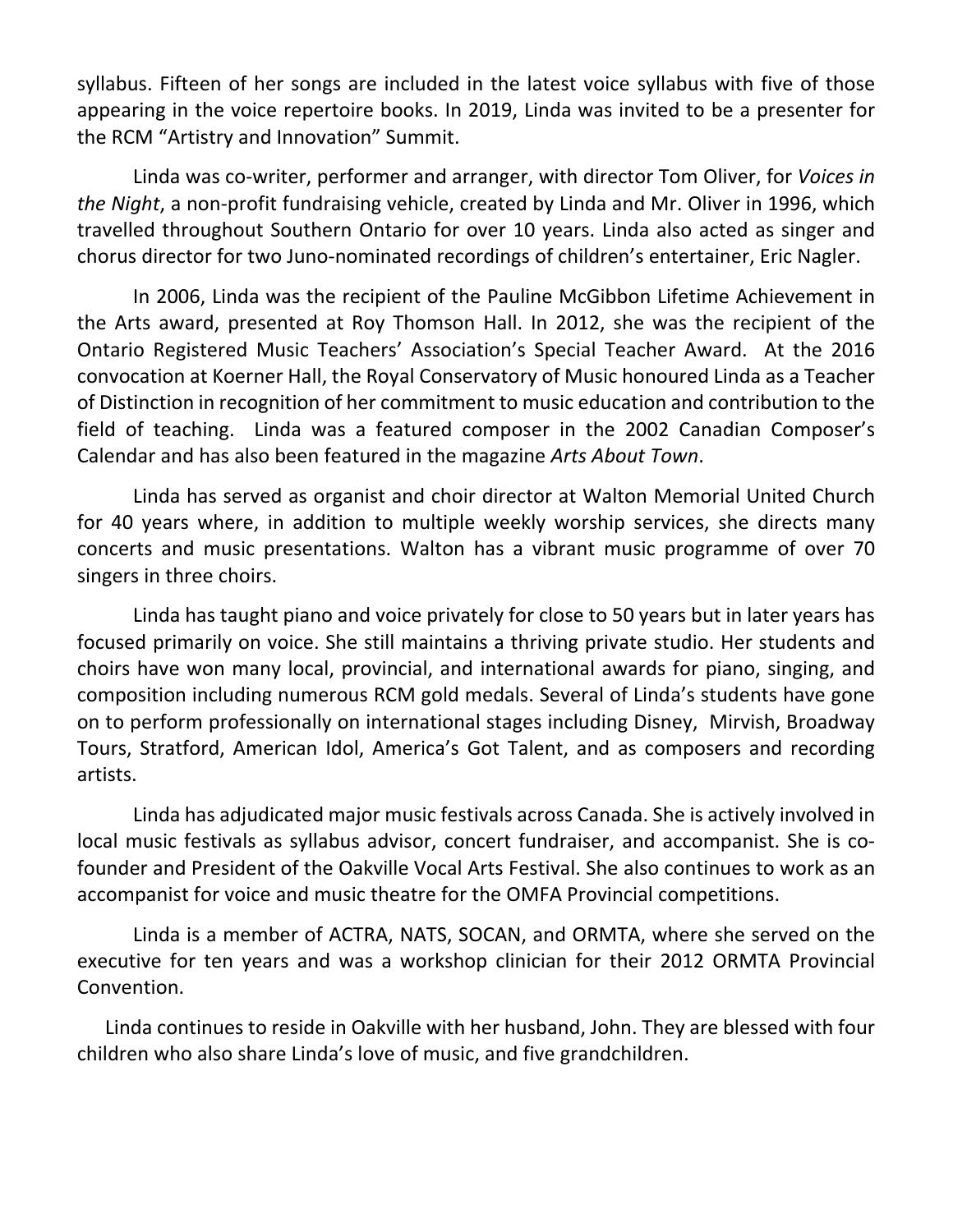## **Amanda Kind Music Theatre Adjudicator**



#### **AMANDA KIND**:

 Originally from White Rock, BC, Amanda Kind is a versatile singer having performed in various musicals, operas, and choral works as well as in jazz and pop, rock, and country concerts. A sought‐after voice teacher, Amanda shares her passion for music with aspiring singers, songwriters, and multi-disciplinary performers in her private voice studio in Waterloo, Ontario. Amanda has released her own original music, written music for other artists, and been a featured artist and back‐up vocalist on various recordings. In 2021, she released four singles including easier (pop), We're Okay (country duet with James Downham), Distant Memory (country), and Hold Me Close (holiday), which was played on radio across the country. Select theatre credits: The Drowsy Chaperone (Drowsy), Anne of Green Gables (Miss Stacey), Into the Woods (Witch), Annie (Miss Hannigan), and others. Select classical credits: Fauré Requiem (Soprano Soloist), Handel's Messiah (Soprano Soloist), Menotti's The Telephone, and more. More about Amanda at www.amandakind.com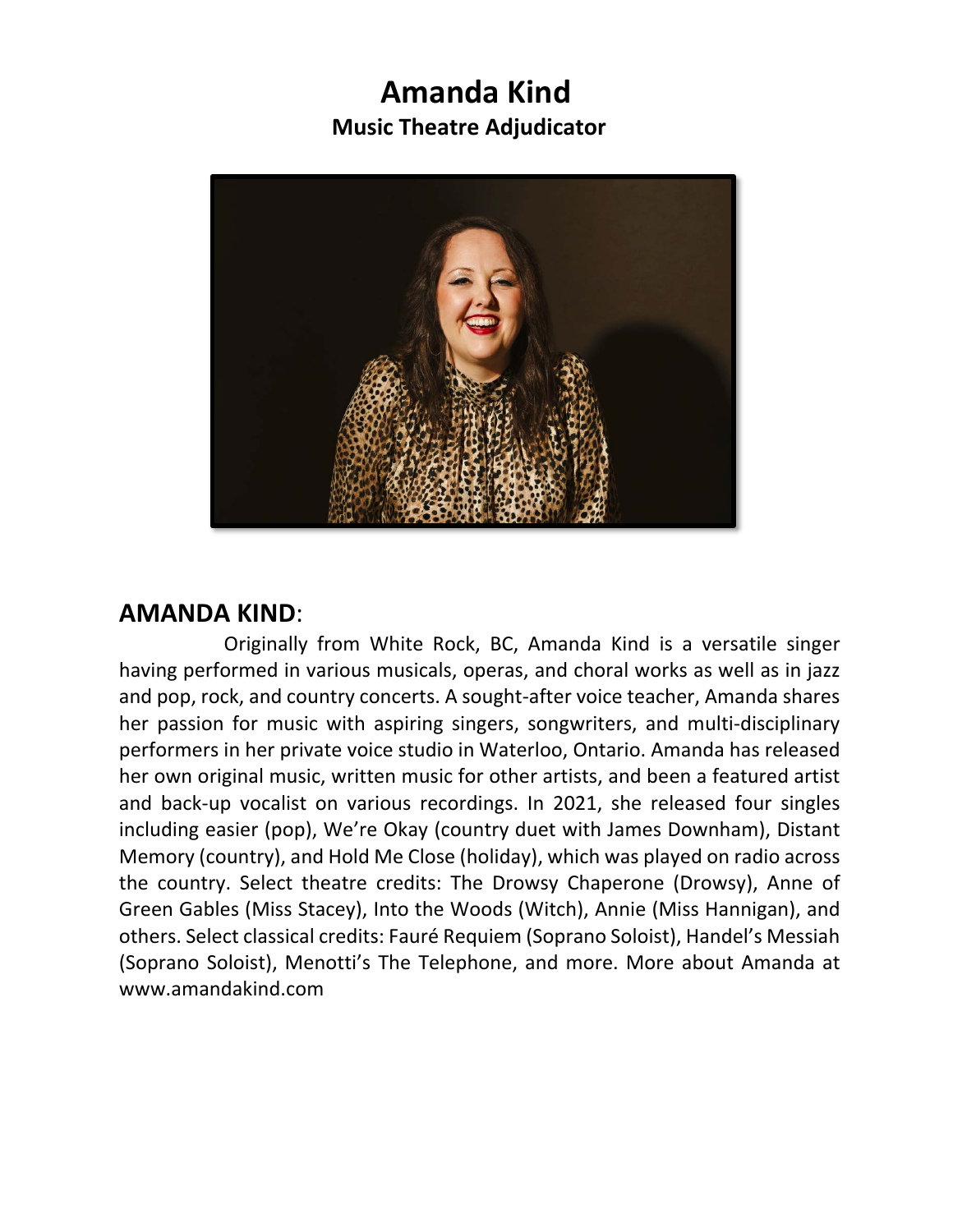### **Haley Marie Woodwinds and Speech Arts Adjudicator**



Three‐time Carnegie Hall performer **Haley Marie** became the founder and director of Aurelia Productions in 2011, a company devoted to presenting classical music in new, yet authentic ways to audiences. Its main series, *The Men Behind the Music*, introduces the behind‐the‐scenes history of composers through projections, storytelling and live performance, often leaving the audience stunned about the circumstances and background of much‐loved music.

Prior to forming Aurelia Productions, Miss Marie obtained degrees from the Royal Conservatory of Music, McGill University and the prestigious School of Music at Yale University. She is also the recipient of the 2002 Governor General's award at the Winnipeg Music Festival. Since completing her studies, Miss Marie has carried out concert tours both in Canada and in Europe. Her recordings have been distributed in the Americas, Europe, Japan, Mexico and Australia. She is also honoured to be a member of the College of Examiners at the Royal Conservatory of Music.

Nonetheless, preserving the authentic history of classical music is where her true passion lies—she can often be found giving talks to audiences about Bach's jail time or Chopin's fear of large audiences. Miss Marie's unique combination of music, multimedia and history has led many audiences on a journey to discover the inner workings of genius and the human spirit. Aurelia Productions is one of the most extensively‐toured organizations of its type in North America.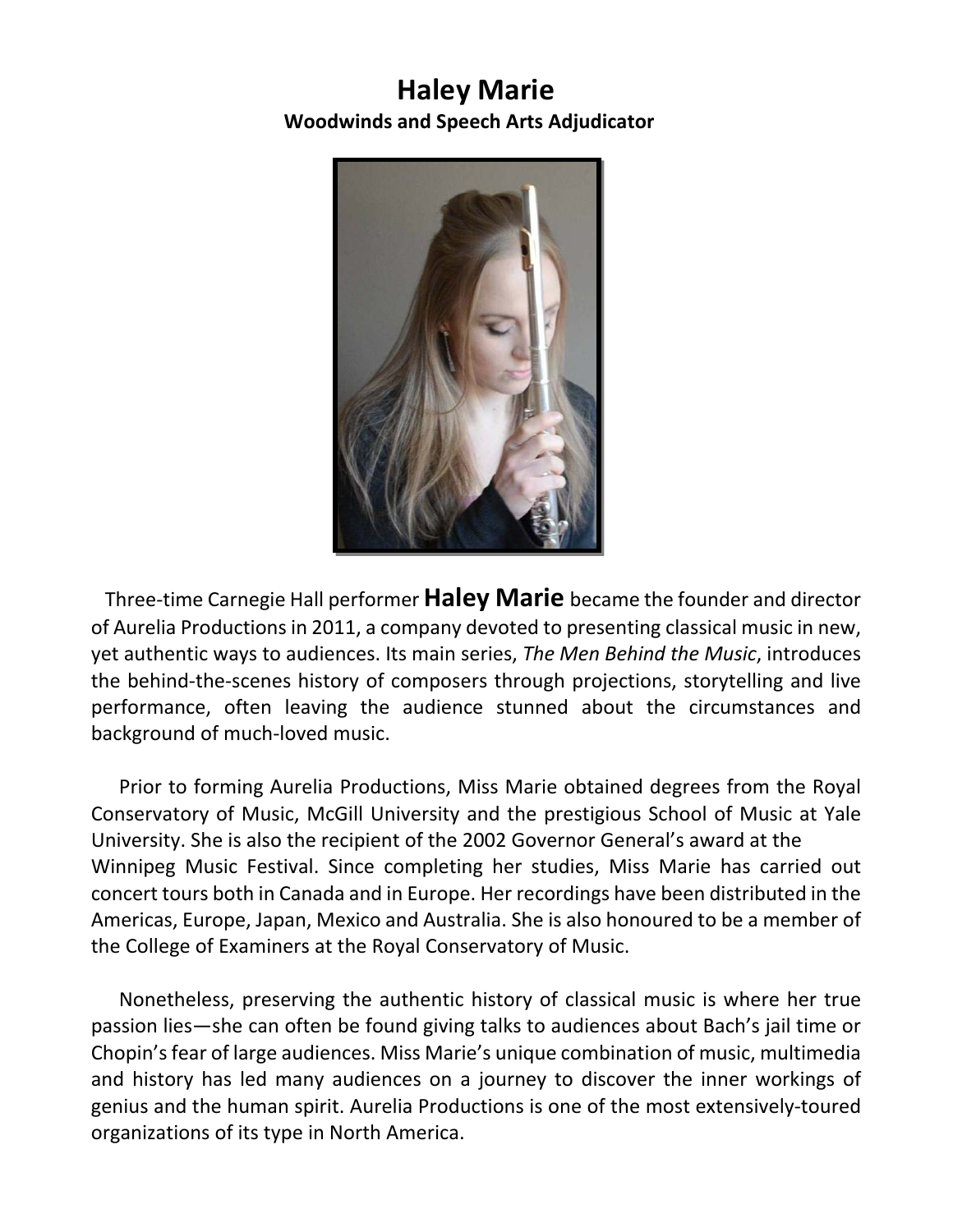### **Megan Jones Junior Strings Adjudicator**



**Megan Jones** began her musical training at the age of 6 in Deep River, Ontario. Despite being from a small town, there was no shortage of inspiration in the field of classical music and Ms. Jones knew by the age of 9 she would be an orchestral musician. As a child Ms. Jones played in the Deep River Symphony Orchestra, the Ottawa Youth Orchestra and travelled to Ottawa for weekly lessons with Calvin Sieb. In 2000, Ms. Jones graduated from McGill University with a Bachelor of Music in violin performance after four years of study under violinists Richard Roberts and Yehonathan Berick.

Currently the concert master of Sinfonia Ancaster, Ms. Jones performs regularly with the Hamilton Philharmonic Orchestra, the Kitchener Waterloo Symphony, the Windsor Symphony Orchestra and London Symphonia as well as being the principal violinist with Arcady Ensemble and the Jeans n Classics Rock Symphony. For the last decade Ms. Jones has worked alongside Maestro Boris Brott furthering the education of countless young musicians with the National Academy Orchestra of Canada both as a violinist and as the orchestra's manager.

As a soloist Ms. Jones has performed with the Kitchener Waterloo Chamber Orchestra, the Timmins Symphony Orchestra, the Deep River Symphony Orchestra and Arcady Ensemble and has appeared on several occasions as a vocal soloist with the National Academy Orchestra.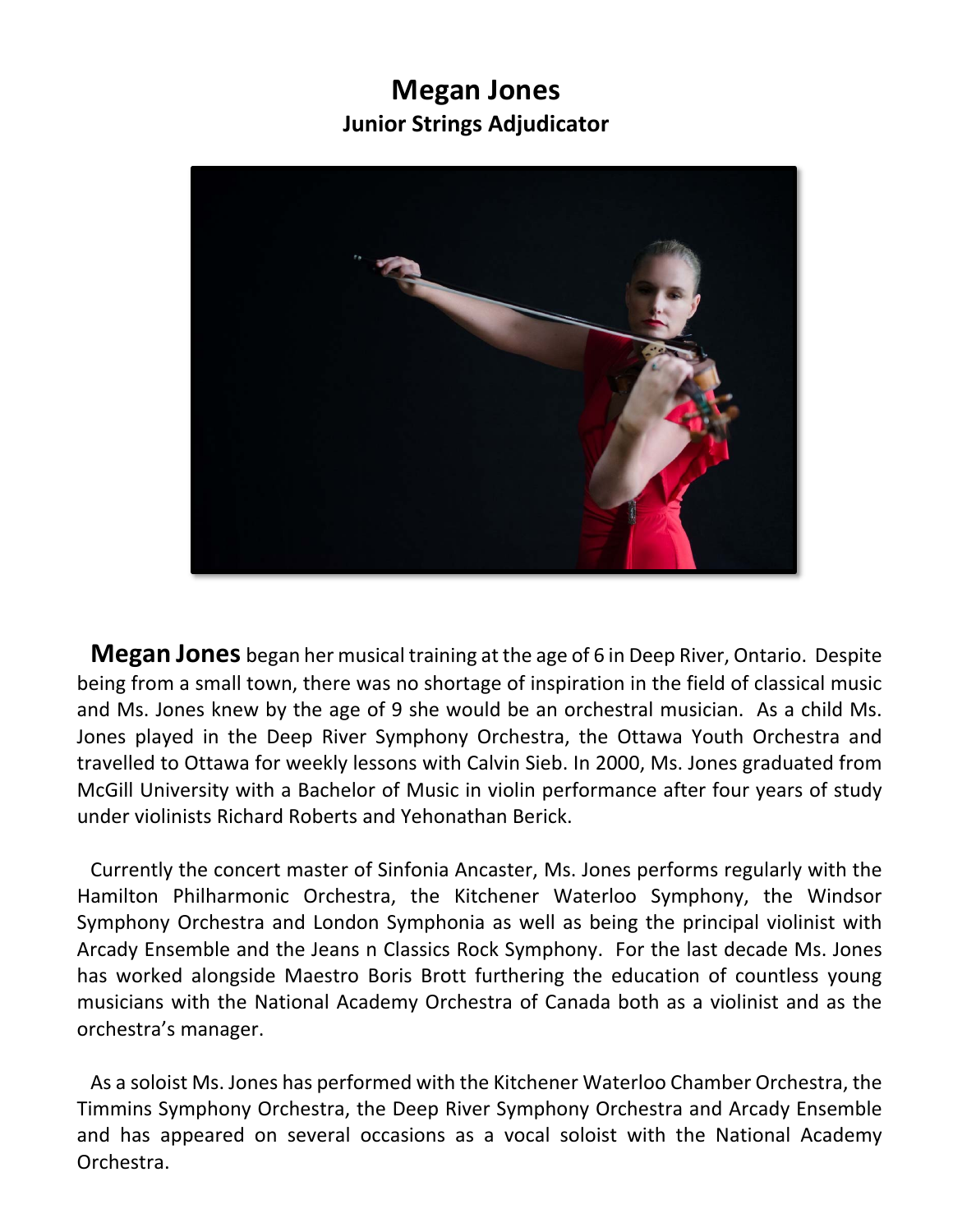## **Lance Ouellette Senior Strings Adjudicator**



**Lance Ouellette** is currently the Associate Concertmaster for the Kitchener‐Waterloo Symphony and the Hamilton Philharmonic Orchestra. While attending the University of Toronto and Wilfrid Laurier University, Lance received the top awards at the national finals of the Federation of Canadian Music Festivals and the Canadian Music Competition.

Lance is teaches violin for the University of Waterloo, is an orchestral coach for the KWS youth orchestra program, teaches privately, and has adjudicated across Canada for the FCMF and CMC.

Other current projects include mentorship for the National Academy Orchestra of Canada as well as educational presentations of electric violin in schools showcasing a wide range of music.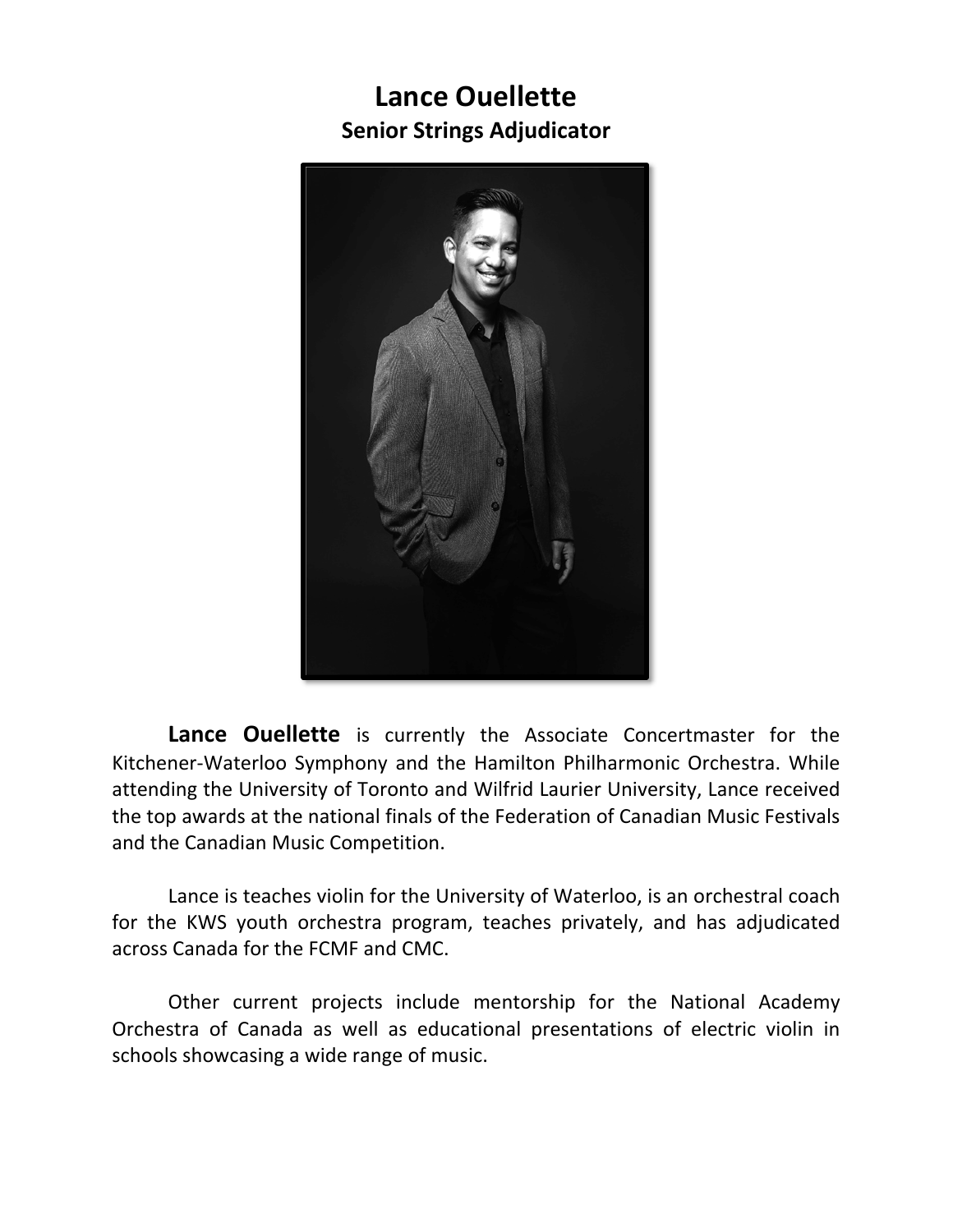**Dr. Roger Lord Senior Piano Level 9 ‐ ARCT & Concertos Adjudicator** 



Pianist **Roger Lord** from Moncton, New Brunswick, has won First Prizes in piano in the *Canadian Music Competition*  as well as in the *Canadian National Festival of Music*. He toured extensively with *Jeunesses Musicales* playing over 120 concerts in Canada and in Europe between 1987 and 1992*.* His various engagements have since taken him to some of the world's great cities such as Paris, Oslo, Vienna, Parma, Montreal, Melbourne, Buenos Aires, Mexico City, Santiago de Chile, Quito, Cairo, Tunis, Riyadh, Seoul, Kuala Lumpur, Saigon, Beijing, Shanghai, Tokyo, etc. He has performed as a soloist with orchestra on four continents. Hailed at the "Piano Prince of Canada" by the China Daily, he was one of the guest artists in 2013 on one of the prestigious Chinese New Year TV Galas broadcast for hundreds of millions of viewers. That same year, he released a CD entitled *Chinese Treasures* which was recorded in Beijing thus becoming the first non‐Chinese pianist in the world to release a CD of Chinese piano music. He has travelled 33 times to China and was named one of "150 illustrious Canadian things and people" on the popular Chinese website Sina Weibo. Dr. Lord served as an adjudicator for several national and international music competitions in Canada, USA, Malaysia, and Australia. He studied at *Université de Moncton*, McGill University, *Université de Montréal* as well as in Paris and Strasbourg, France. He also attended special summer sessions of the Moscow Piano Institute in Russia at the Gnessin Music Academy. He holds a Doctorate in Music and is presently Professor of Piano at the *Université de Moncton*.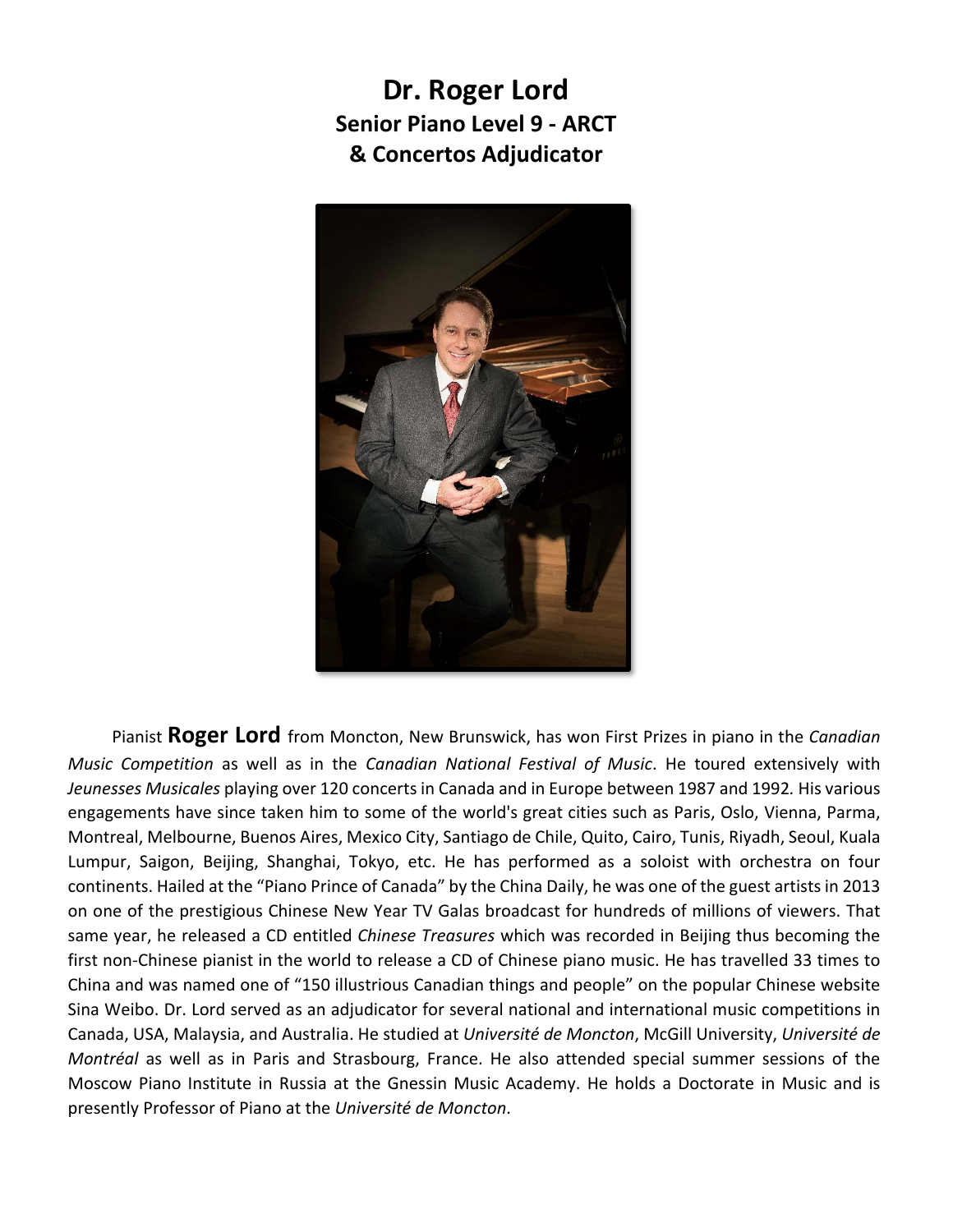**Christine Tithecott Intermediate Piano Level 7 ‐ 8 & Compositions Adjudicator** 



**Christine Tithecott** holds a Doctor of Musical Arts degree in Piano Performance and Pedagogy from the University of Iowa, as well as a MMus in Performance and a BMus (Honours) in Music Education from the University of Western Ontario. She has worked previously at Iowa State University in Ames, IA.

In high demand as a clinician and adjudicator, Dr. Tithecott presents master classes for young pianists and workshops on pedagogical topics for piano teachers throughout North America. She has presented lectures at national conferences for the Music Teachers National Association (MTNA) and the Canadian Federation of Music Teachers' Associations (CFMTA). Christine is a member of the College of Examiners for the Royal Conservatory of Music (RCM), Canadian Music Festival Adjudicators Association (CMFAA), and a clinician for the Ontario Registered Music Teachers Association (ORMTA). Additionally, Dr. Tithecott has served as en editor for Conservatory Canada's New Millennium Series.

An avid performer, Dr. Tithecott has had the opportunity to perform as a solo and collaborative artist throughout Canada, USA, and Europe. Christine has a strong passion for performing and promoting contemporary repertoire, and has performed with numerous new music ensembles including Ensemble 319, and The CNM Ensemble (Iowa City, IA).

Christine currently resides in London, where she is on faculty at Western University's Don Wright Faculty of Music. She also works as a collaborative artist, and maintains a full studio of private piano students.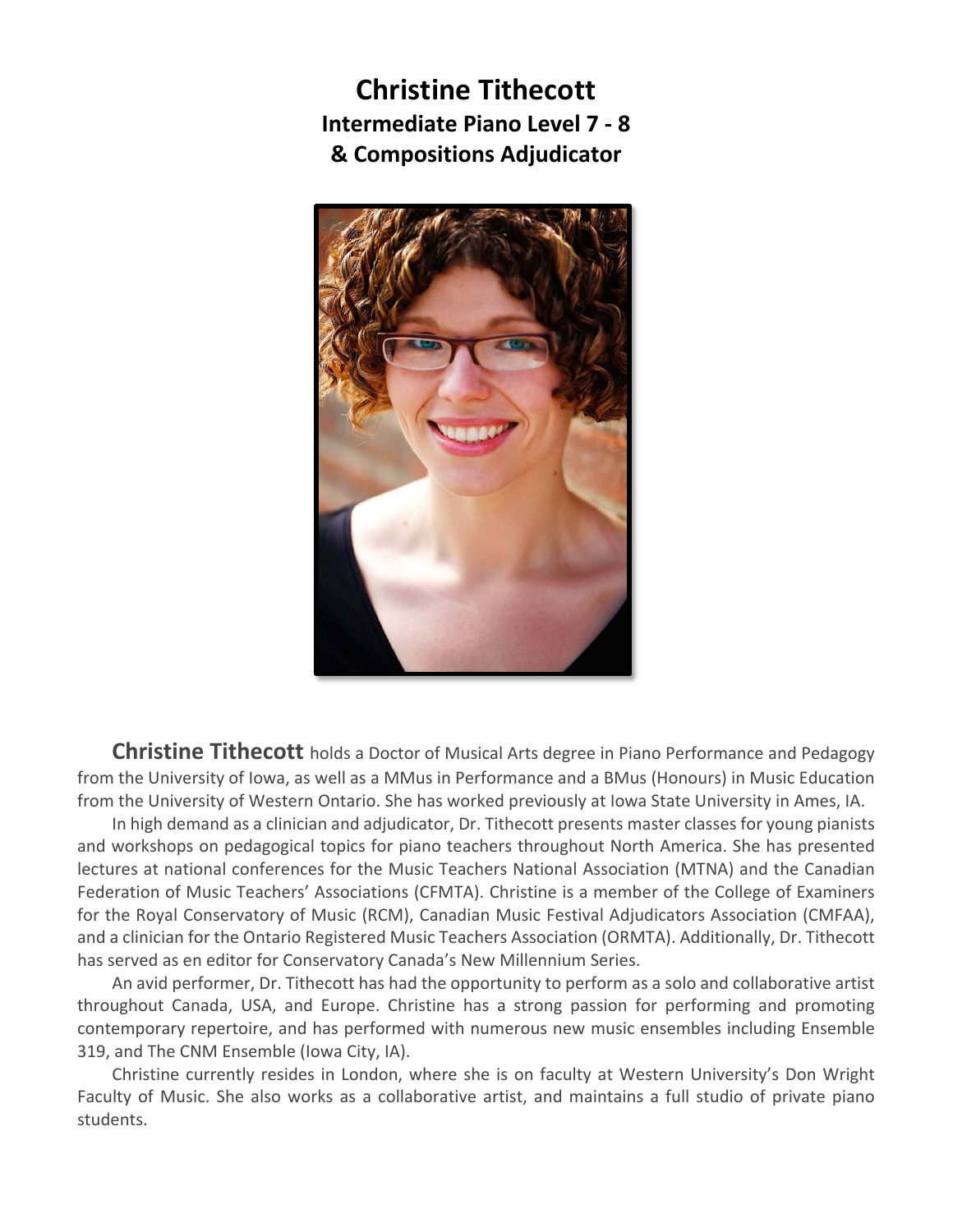**Amelia Yates Junior Piano Levels 4 – 6 Adjudicator** 



**Amelia Yates**, D.M.A., is a pianist, adjudicator, and instructor from Ancaster Ontario. A recent graduate of the Doctor of Musical Arts program at the University of Western Ontario, Dr. Yates's research focusses on the solo piano music of Canadian composer Ann Southam. She is passionate about researching and performing the music of contemporary Canadian composers. In addition to performing as a soloist, Dr. Yates also enjoys collaborating with others in chamber groups and working with large ensembles and choirs.

Dr. Yates teaches piano lessons from her home studio, AGYPiano. Her goal is to help students perform, understand, and enjoy music thoughtfully, healthily, and artfully. She is also passionate about applying teaching approaches that nurture students' mental health and empower them to think critically and independently. Dr. Yates's students have received awards for both composition and performance at the local and national level, and frequently achieve First Class Honours and First Class Honours with Distinction standings on their conservatory examinations.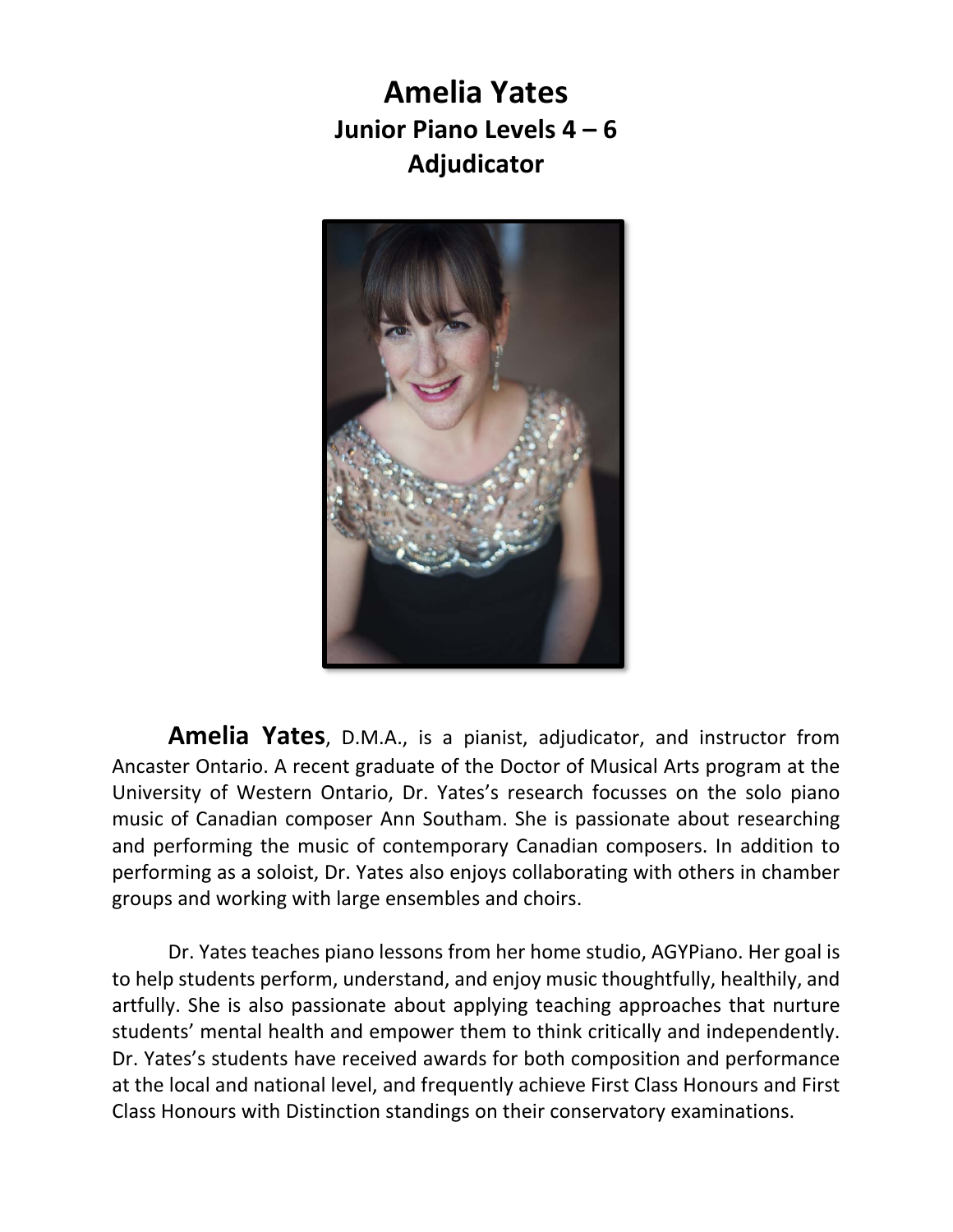Before receiving her doctorate, Dr. Yates also earned an ARCT diploma in piano performance from the Royal Conservatory of Music as well as a Bachelor of Music Honours Music Education and a Master of Music in Performance and Literature from the University of Western Ontario. She had the privilege of studying performance with Dr. Leslie Kinton, Dr. Brett Kingsbury, and John‐Paul Bracey, and pedagogy with Dr. Diana Dumlavwalla and Dr. Christine Tithecott.

Dr. Yates holds positions on the board of the Hamilton/Halton Branch of the Ontario Registered Music Teachers' Association and the Hamilton Music Festival. She is honoured to support the Association of Canadian Women Composers as an Associate member. Dr. Yates is also a member of the Royal Conservatory of Music's College of Examiners.

When she is not performing or teaching, Amelia enjoys spending time with her husband Daniel, a musician and lawyer, as well as practicing yoga, riding her bike, and watching her favourite show: *Downton Abbey*.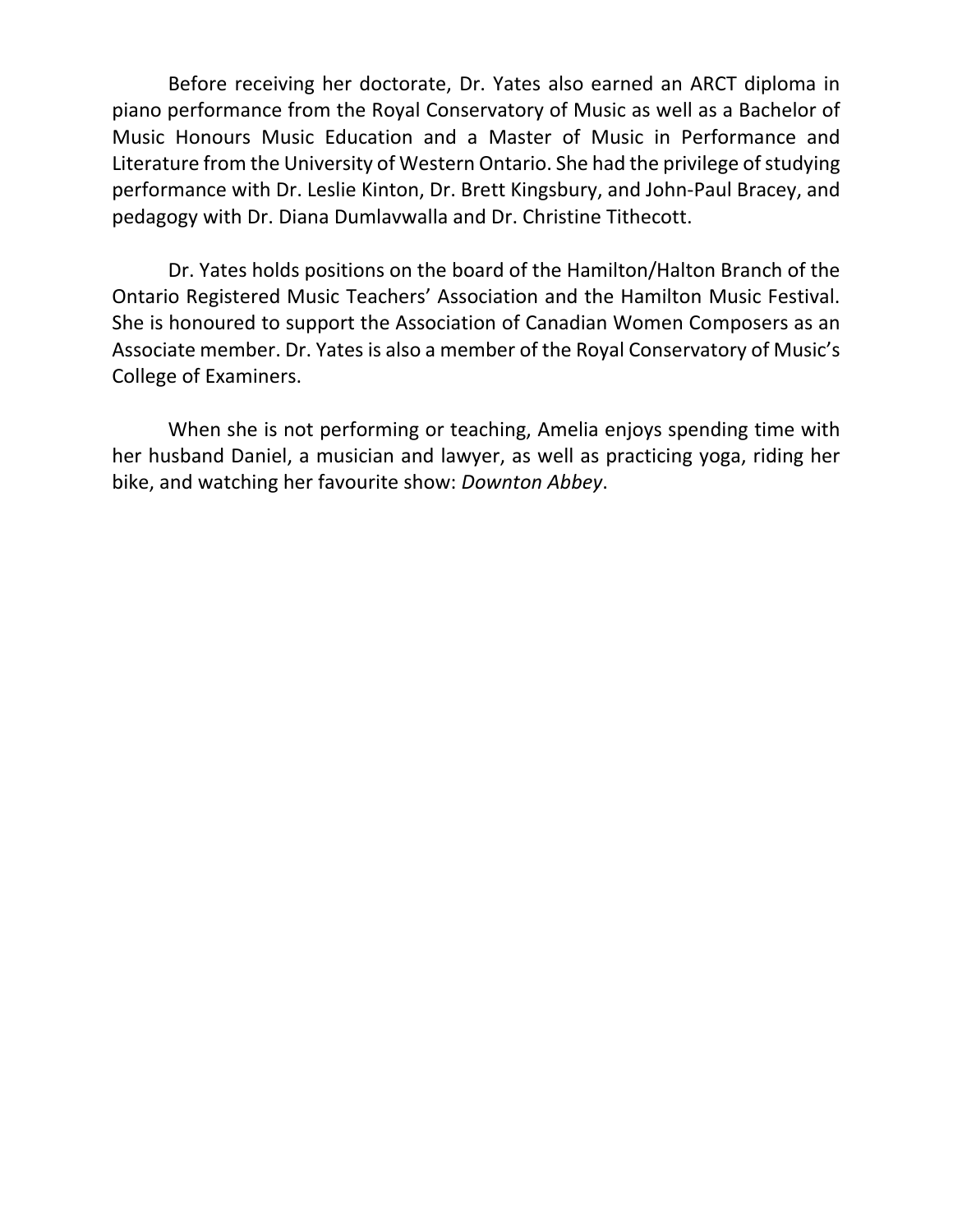# **Petya Stavreva Primary Piano Levels Prep – 3 & Duets Adjudicator**



Praised for expressing "ultra‐sensitive and highly refined pianism" (Quinte Society for Chamber Music), pianist Petya Stavreva is a Doctor of Musical Arts candidate at Western University. Prior to arriving at Western, she finished her master's degree at the University of Texas at Austin, receiving full scholarship and grant support from Canada Arts Council and the Webb Trust Fund at the Glenn Gould School. Before that, she was an artist‐in‐residence at the Banff Centre for ten weeks. Currently at Western, she is a four‐time recipient of the Ontario Graduate Scholarship, as well as the Don Wright Graduate Entrance scholarship, and the Sherwood Fox Music scholarship. Her doctoral thesis is focused on referential meaning in Rachmaninov's first piano sonata.

Petya is currently based in both Toronto and London. Throughout her career she has performed in Europe and North America both collaboratively and as a soloist. She is active as a collaborative/chamber pianist, and is described to have "extraordinary ability to place the sound of the piano exactly where the soloist